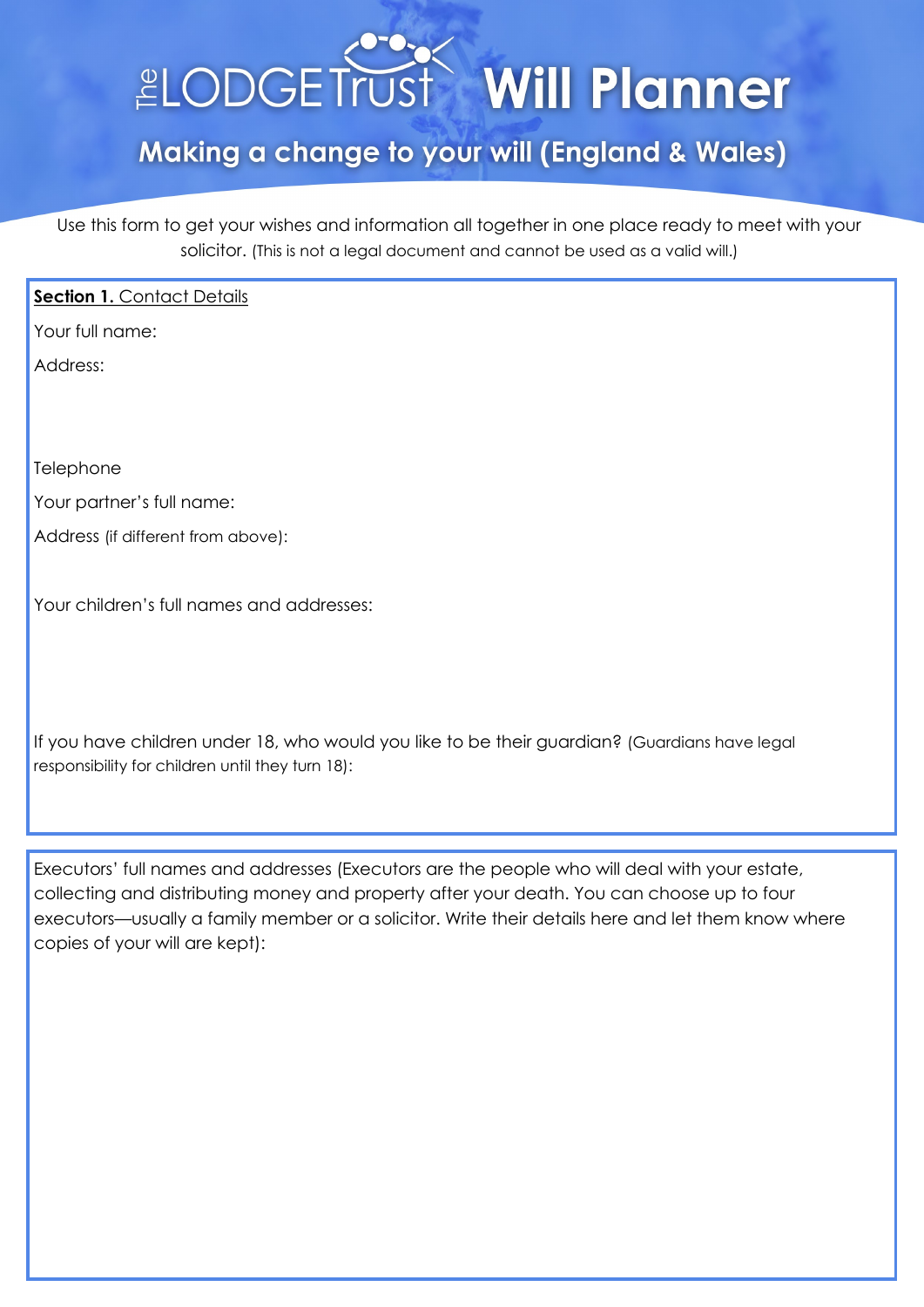### **Section 2. Finances**

List below everything that you own and everything that you owe in order to work out what your estate is worth.

| Assets (what you own)                           | <b>Value</b> | Liabilities (what you    | <b>Value</b> |
|-------------------------------------------------|--------------|--------------------------|--------------|
| Property/land                                   | £            | Loans and overdrafts     | £            |
| Cars                                            | £            | Credit cards             | £            |
| Furniture/household<br>possessions              | £            | Mortgage                 | £            |
| Items of high value-e.g.<br>jewellery, antiques | £            | Other debts              | £            |
| Savings                                         | £            |                          | £            |
| Stocks, shares, investments,<br>premium bonds   | £            |                          | £            |
| <b>Business assets</b>                          | £            |                          | £            |
| Insurance policies                              | £            |                          | £            |
| Pensions                                        | £            |                          | £            |
| Any money you are owed                          | £            |                          | £            |
| Other                                           | £            |                          | £            |
| <b>Total assets</b>                             | £            | <b>Total liabilities</b> | £            |
| <b>Total assets-liabilities =</b>               |              | £                        |              |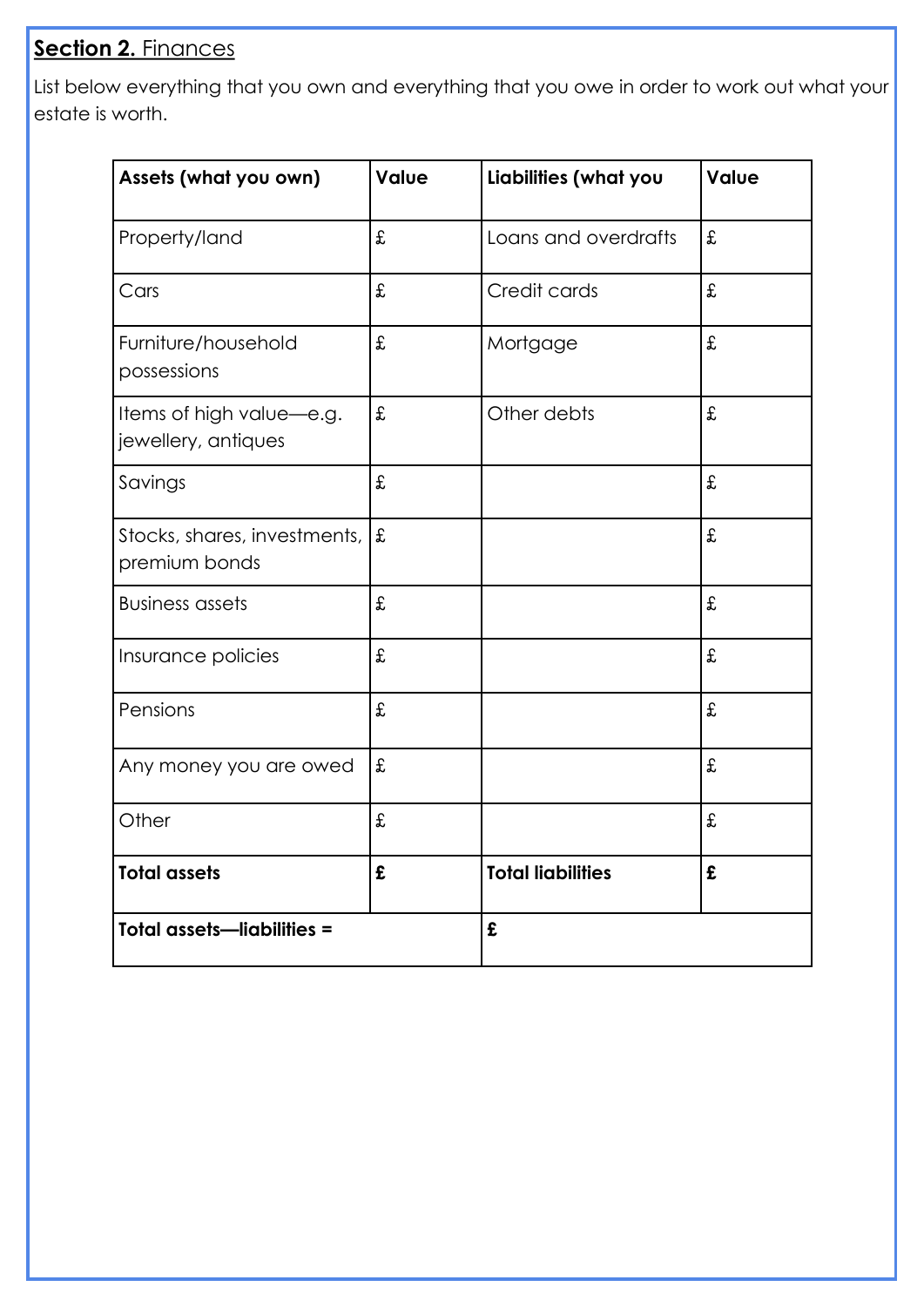#### **Section 3.** What would you like to leave to whom?

This is when you think about how you divide up your assets: you can leave specific items to people, fixed cash amounts, or a percentage share of your estate. Use the table below to put the information down, even if you're not completely sure yet.

Gifts are an essential part of the continuation of our amazing community. If you would like to leave us a gift in your will, then please use these details and pass them on to your solicitor:

#### **The Lodge Trust CIO, Main Street, Market Overton, Rutland, LE15 7PL. Registered charity number: 1161735**

| Share | <b>Fixed amount</b>  | <b>Specific Item</b> |
|-------|----------------------|----------------------|
| $\%$  | $\pmb{\mathfrak{X}}$ |                      |
|       |                      |                      |
|       |                      |                      |
| %     | $\mathfrak{X}$       |                      |
|       |                      |                      |
|       |                      |                      |
| %     | $\mathfrak{X}$       |                      |
|       |                      |                      |
|       |                      |                      |
| $\%$  | $\mathbf{f}$         |                      |
|       |                      |                      |
|       |                      |                      |
| $\%$  | $\pounds$            |                      |
|       |                      |                      |
|       |                      |                      |
| $\%$  | $\pmb{\mathfrak{X}}$ |                      |
|       |                      |                      |
|       |                      |                      |
| %     | $\mathfrak{X}$       |                      |
|       |                      |                      |
|       |                      |                      |
|       |                      |                      |

If any of the people you have put down do not survive you, what would you like to happen to their gifts?